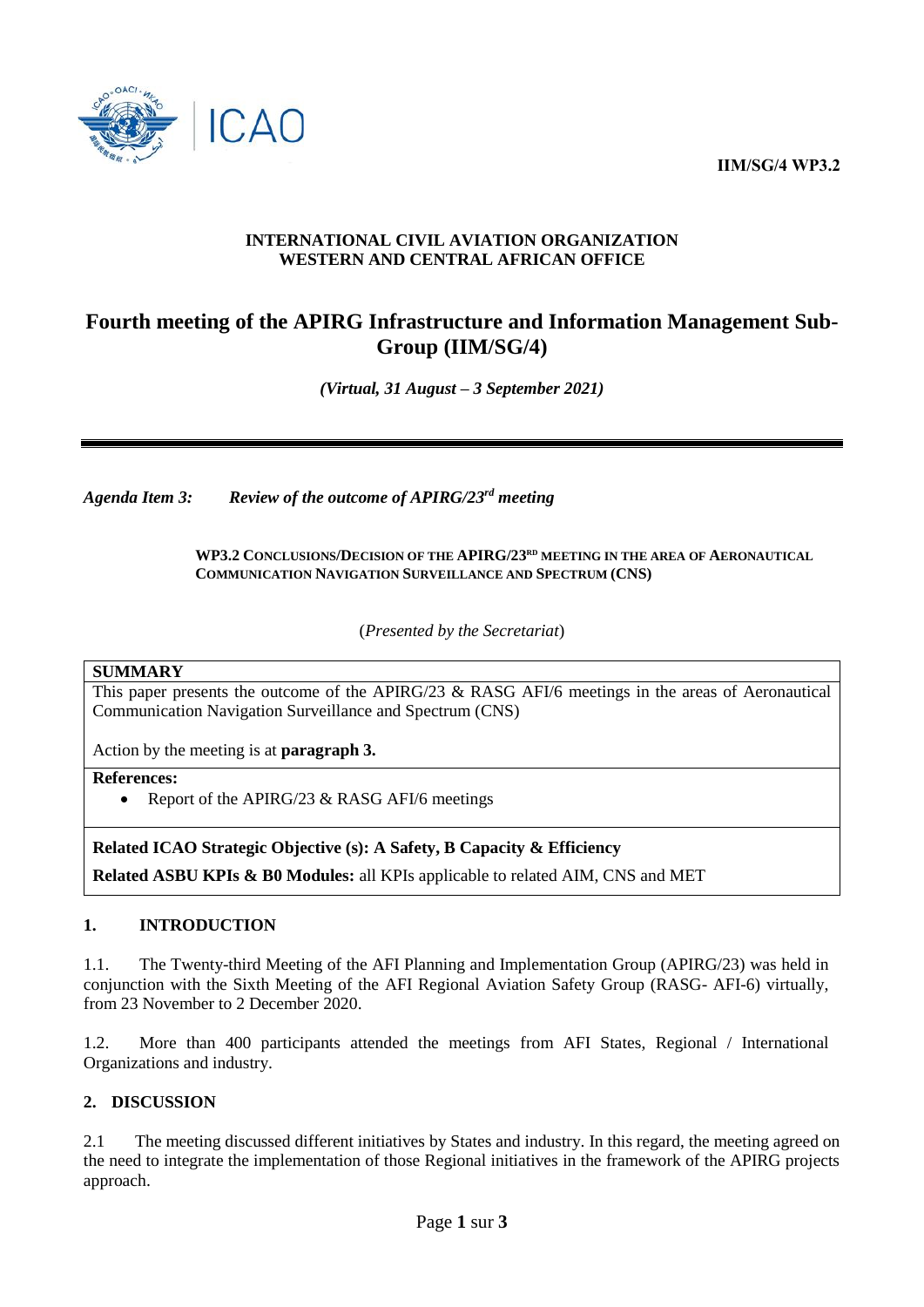2.2 Furthermore, the meeting discussed the sustainability of aeronautical infrastructure and information systems, and noted the need to continue and reinforce the cooperation and harmonization in planning and speeding up implementation, operation and monitoring of interconnected systems. The following conclusion was formulated:

*APIRG/23 Conclusion 23/19*: **Cooperation and harmonization in planning implementing, operation and monitoring** 

**That, in order to build sustainable aeronautical infrastructure and information systems, States/Organizations:** 

- **a) take the appropriate measures and actions aimed at integrating their implementation programme/plans into Regional initiatives promoted by the framework of APIRG projects approach; and**
- **b) reinforce cooperation and harmonization in planning and speed up implementation, operation and monitoring of interconnected systems.**

2.3 In view of coordination for projects harmonization, the meeting agreed to establish a Project Team Coordinator Core Team tasked to develop the IIM Projects Master Plan, to track all the IIM Projects activities and provide periodic reports. The following decision was formulated:

## *APIRG/23 Decision 23/24*: **Development of IIM Projects Master Plan**

**That, in order to facilitate IIM Projects planning implementation and monitoring, a Project Team Coordinator Core Team (South Africa, Cameroon, Cote d'Ivoire and Uganda) is established with the assistance of the Secretariat under the supervision of Chair and Vice Chair to develop the IIM Projects Master Plan by 31 July 2021; track all the IIM Projects activities and provide quarterly reports**

2.4 The meeting was informed of the status of implementation of the AFI navigation services Cyber safety and resilience project with 75 % of the project tasks defined in the initial planning completed.

2.5 An ICAO Regional workshop on Cyber Safety and Resilience for Air Navigation Systems with Tabletop Exercise was held at the ICAO Regional Office in Nairobi, Kenya from 3 to 5 December 2019, to foster a cyber-safety culture that promotes a resilient and secure cyberspace for ANS.

2.6 The meeting emphasized on the need to continue training of technical personnel to reinforce their capability in cyber securing ANS systems. The following Conclusion was formulated:

## *APIRG/23 Conclusion 23/25*: **Cyber Safety and Resilience of the Air Navigation Systems**

**That, in order to reinforce States/Organizations technical personnel capability in cyber securing ANS systems, ICAO with the collaboration of the industry within the framework of the APIRG, increase its support in activities aimed at raising awareness of ANS Cyber safety and resilience through webinars/workshops/seminars on Cyber safety and resilience of ANS systems for the AFI Region.**

2.6 The meeting was informed about the ITU preparatory work plan for WRC-23 (4 topics & 19 agenda items), the outcome of the 1st ATU Preparatory Meeting for the WRC23 and noted the key lessons learnt from WRC-19, the work plan and leadership of ATU to WRC-23 and ATU strategic plan elements including ATU COVID-19 action as well as the outcome of the 10th ICAO Frequency Spectrum Management Panel Working Group (FSMP WG/10) meeting held from 17- 26 August 2020, to discuss the draft ICAO position for the International Telecommunication Union World Radio communication Conference 2023 (ITU WRC-23). In the framework of the preparation of ITU WRC-23 the following conclusions was formulated: